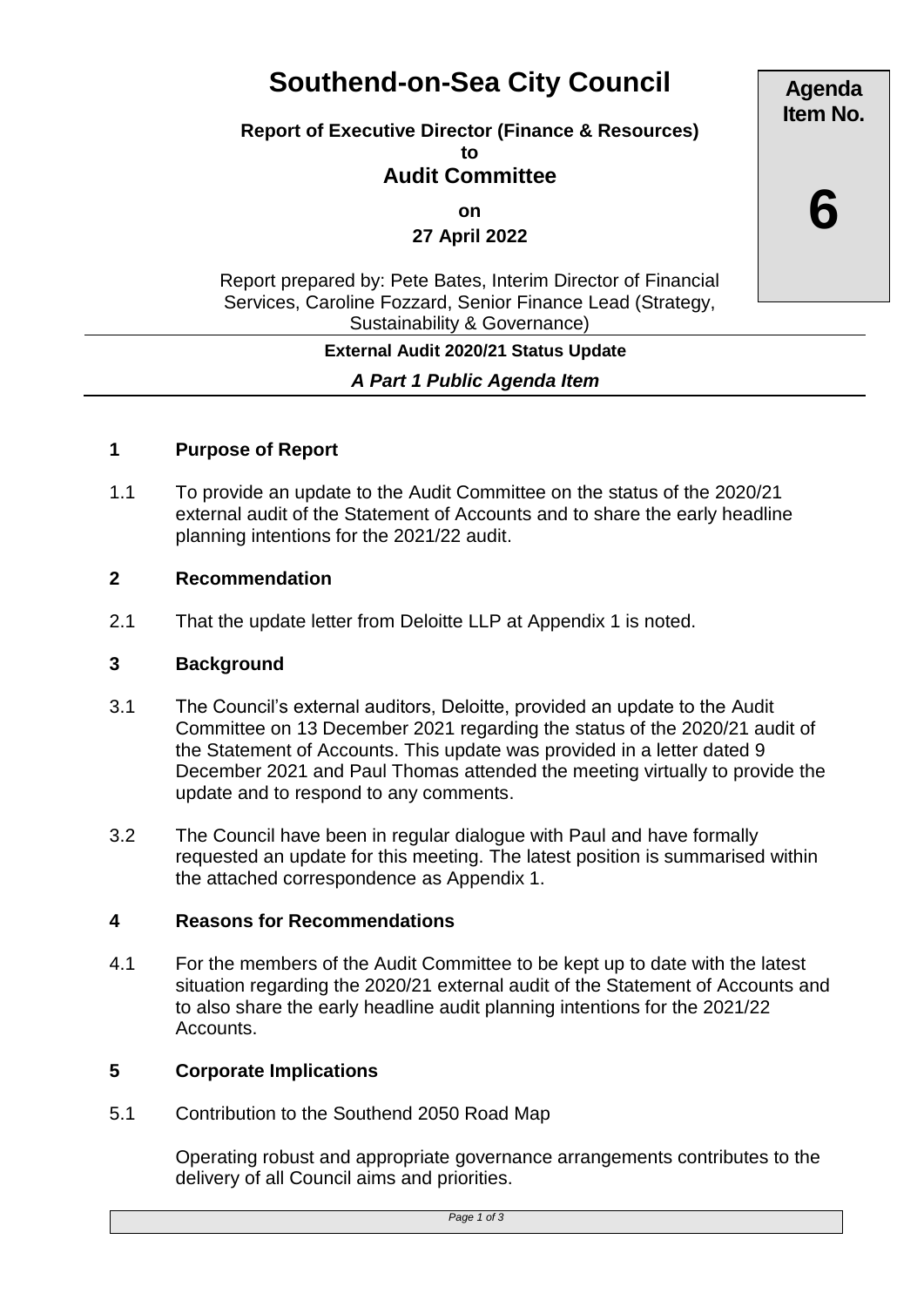The accuracy, format and content of the Statement of Accounts are key determinants in maintaining the Council's reputation for financial probity and effective financial stewardship.

5.2 Financial Implications

The Statement of Accounts is required to present a true and fair view of the Council's financial position as at the end of the financial year and also the income and expenditure for the financial year.

5.3 Legal Implications

The Statement of Accounts is a statutory document required by the Accounts and Audit Regulations 2015. Those regulations require that the audited Statement of Accounts 2020/21 are adopted and published by 31 July 2021. These arrangements had been updated for the 2020/21 financial year by the Accounts and Audit (Amendment) Regulations 2021 so that required publication date became 30 September 2021.

In accordance with Regulation 10 of the Accounts and Audit (England) Regulations 2015 notice has been given that the conclusion of the audit of the Statement of Accounts for Southend on Sea Borough 2020/21 has been delayed.

5.4 People Implications

There are no people implications arising from this report.

5.5 Property Implications

There are no property implications arising from this report.

5.6 Consultation

There are no consultation implications arising from this report.

5.7 Equalities Impact Assessment

There are no equalities implications arising from this report.

5.8 Risk Assessment

There is a risk of reputational damage if the Council's audited Statement of Accounts are not published by the statutory deadlines.

5.9 Value for Money

The audit arrangements are due to include an independent value for money assessment.